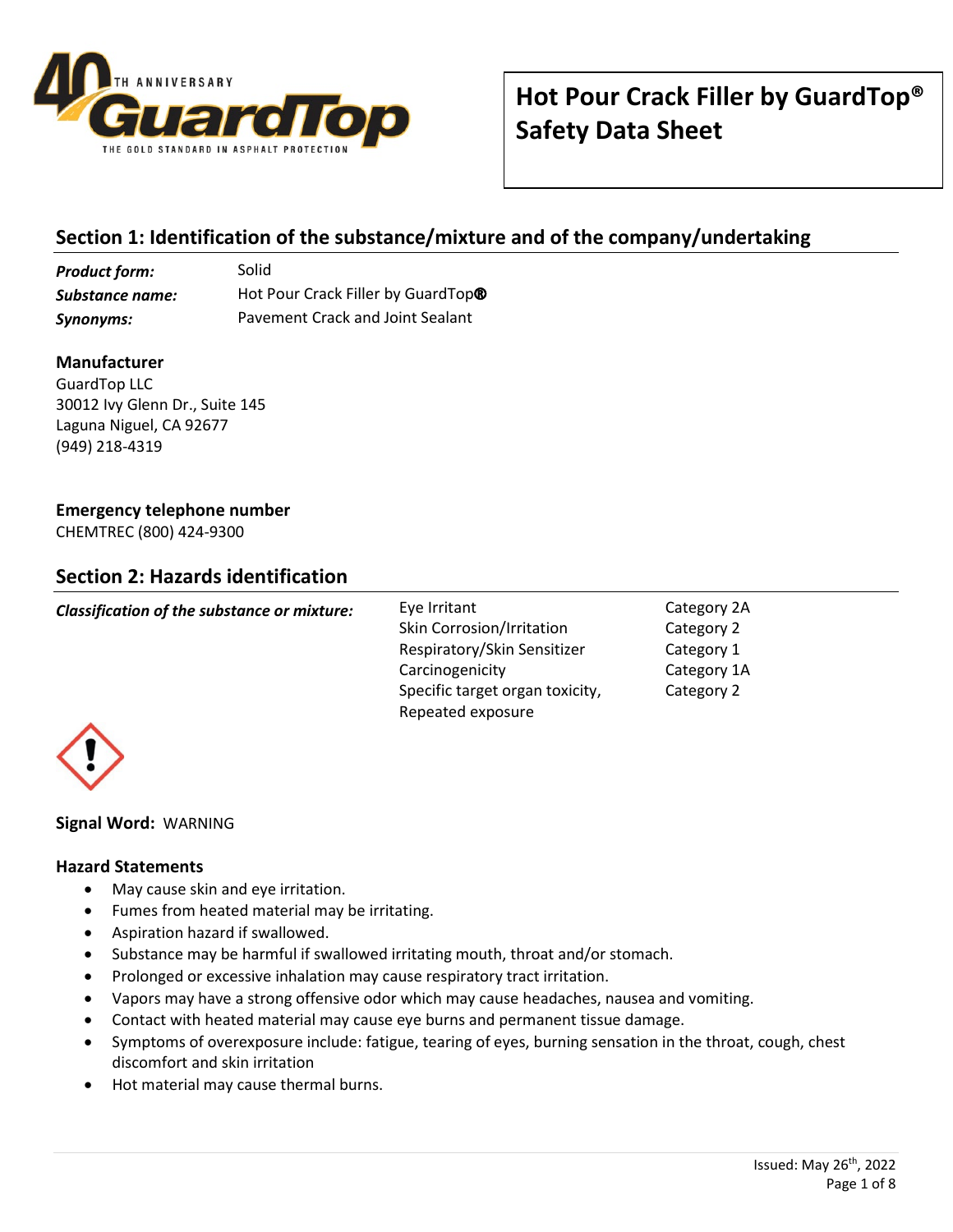

### **Precautionary Statements**

- Obtain and read instructions before use.
- Do not handle until all safety precautions have been read and understood.
- Exposure to hot material may cause thermal burns.

### **Section 3: Composition/information on ingredients**

| <b>Chemical Name</b>        | <b>Amount</b> | <b>CAS Number</b> |
|-----------------------------|---------------|-------------------|
| Petroleum Asphalt           | 10-75%        | 8052-42-4         |
| Petroleum Distillate        | $0-10%$       | 64741-96-4        |
| <b>Mineral Filler</b>       | 15-75%        | 1317-65-3         |
| Vulcanized, Ground Rubber   | 5-30%         | N/A               |
| Styrene-Isoprene Copolymer  | 5-10%         | 25038-32-8        |
| <b>Polyester Fibers</b>     | $1 - 8%$      | 25038-59-9        |
| Styrene-Butadiene Copolymer | $5 - 20%$     | 9003-55-8         |

## **Section 4: First aid measures**

| <b>First-aid measures general:</b>          | Get prompt medical attention. Dilute with water. If solidified, treat as neat<br>asphalt.                                                                                                                                                                                                                    |
|---------------------------------------------|--------------------------------------------------------------------------------------------------------------------------------------------------------------------------------------------------------------------------------------------------------------------------------------------------------------|
| <b>First-aid measures after inhalation:</b> | At elevated temperatures, may cause irritation of the respiratory tract.<br>Although this product is not known to cause respiratory problems, if<br>breathing is difficult, safely remove victim to fresh air and provide oxygen.<br>Get immediate medical attention.                                        |
| First-aid measures after skin contact:      | Wash skin with soap and water. Wear protective gloves to minimize skin<br>contamination. For hot material exposure, DO NOT attempt to remove<br>solidified material from the skin. DO NOT attempt to dissolve with solvents<br>or thinners. Seek medical attention, may be required for removal.             |
| First-aid measures after eye contact:       | Hold eyelids apart and flush eyes with plenty of water for at least 15<br>minutes. Get medical attention if irritation develops or persists. Burns due<br>to contact with heated material require immediate medical attention. Do<br>not attempt to remove cooled material from eye. Seek medical attention. |
| <b>First-aid measures after ingestion:</b>  | Get immediate medical attention. Do not induce vomiting due to danger of<br>aspirating liquid into lungs. Gastric lavage may be required.                                                                                                                                                                    |

### **Most important symptoms and effects, both acute and delayed**

| Eyes:                   | Irritation                |
|-------------------------|---------------------------|
| Skin:                   | <b>Irritation</b>         |
| Inhalation:             | <b>Irritation</b>         |
| <b>Chronic Effects:</b> | Unlikely with normal use. |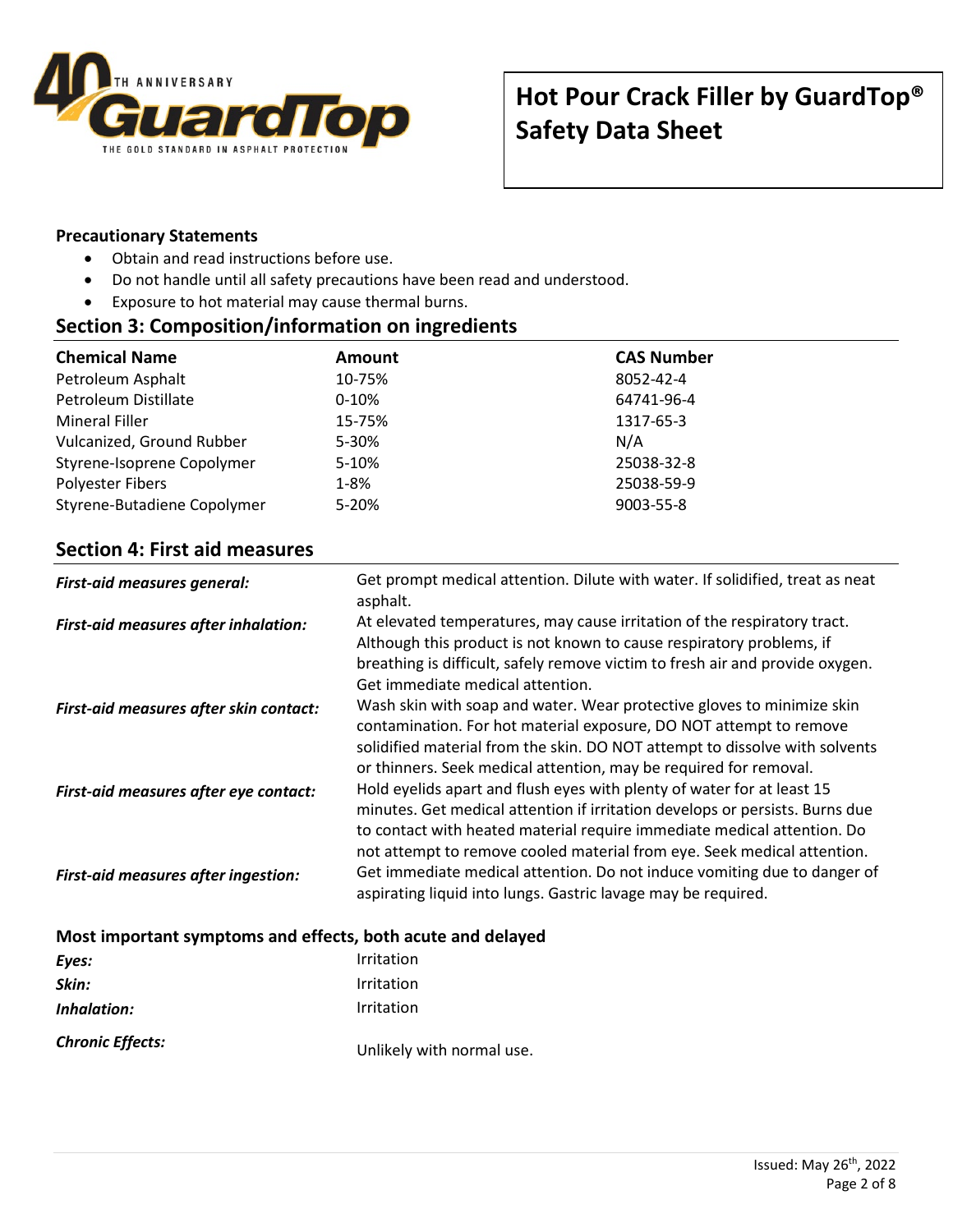

| <b>Section 5: Firefighting measures</b>                      |                                                                                                                                                                                                                                                |
|--------------------------------------------------------------|------------------------------------------------------------------------------------------------------------------------------------------------------------------------------------------------------------------------------------------------|
| <b>Extinguishing media</b>                                   |                                                                                                                                                                                                                                                |
| Suitable extinguishing media:                                | Use water, fine spray orfog, dry chemical, carbon dioxide or foam for<br>fighting fires involving this material.                                                                                                                               |
| Unsuitable extinguishing media:                              | Exercise care when using water as contact with hot asphalt products may<br>produce steam and violent foaming.                                                                                                                                  |
| Special hazards arising from the substance or mixture        |                                                                                                                                                                                                                                                |
| <b>Fire hazard:</b>                                          | Product is an aqueous solution. Heated product may produce hazardous<br>fumes, decomposition products or residues. This material may ignite when<br>sufficient heat is applied. Upon burning, this product will generate dense<br>black smoke. |
| <b>Explosion hazard:</b>                                     | None                                                                                                                                                                                                                                           |
| <b>Reactivity:</b>                                           | Avoid contact with strong bases.                                                                                                                                                                                                               |
| <b>Advice for firefighters</b>                               |                                                                                                                                                                                                                                                |
| <b>Firefighting instructions:</b>                            | Decomposition may produce fumes, smoke, oxides of carbon and<br>hydrocarbons. Avoid breathing vapors from heated material. Combustion<br>may produce CO, NOx, Sox and reactive hydrocarbons.                                                   |
| <b>Protection during firefighting:</b>                       | As in any fire, wear self-contained breathing apparatus pressure-demand<br>MSHA/NIOSH approved and full protective gear.                                                                                                                       |
| <b>Section 6: Accidental release measures</b>                |                                                                                                                                                                                                                                                |
| Benedict International contractive construction of each con- |                                                                                                                                                                                                                                                |

| Personal precautions, protective equipment and emergency procedures |                                                                                      |  |
|---------------------------------------------------------------------|--------------------------------------------------------------------------------------|--|
| <b>General measures:</b>                                            | Clean up spills immediately using appropriate personal protective<br>equipment.      |  |
| For non-emergency personnel                                         |                                                                                      |  |
| <b>Protective equipment:</b>                                        | Gloves, safety glasses with side and brow shield, boots.                             |  |
| <b>Emergency procedures:</b>                                        | Absorb spills with absorbent material. Contain spilled liquid with sand or<br>earth. |  |
| For emergency responders                                            |                                                                                      |  |
| <b>Protective equipment:</b>                                        | Gloves, safety glasses with side and brow shield, boots.                             |  |
| <b>Emergency procedures:</b>                                        | Stop the source of the leak or release. Clean up releases as soon as<br>possible.    |  |

### **Environmental precautions**

Prevent contamination of soil, surface water or groundwater.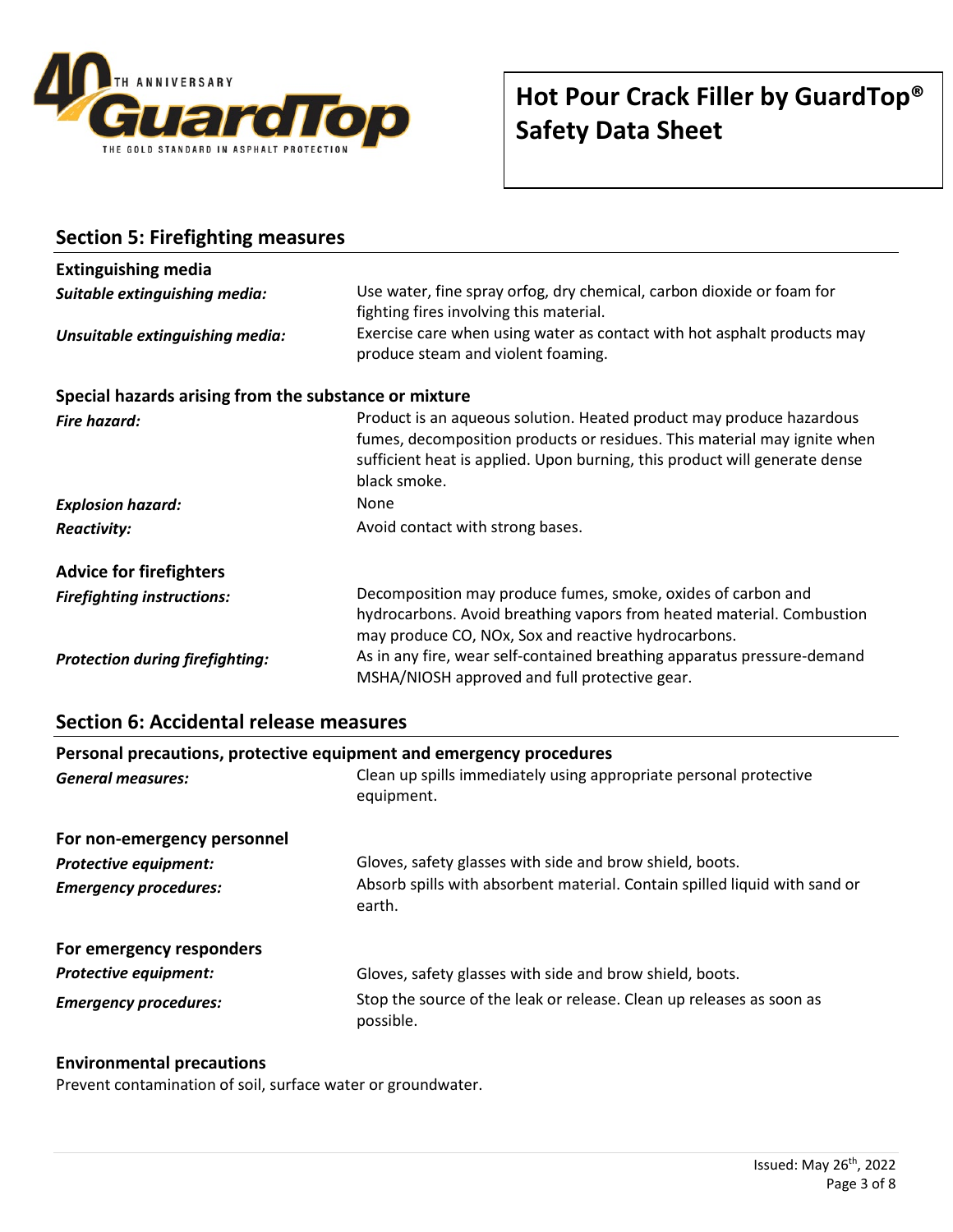

# **Hot Pour Crack Filler by GuardTop® Safety Data Sheet**

#### **Methods for containment/clean up**

Absorb spills with absorbent materials. Contain spilled liquid with sand or earth. Contain liquid to prevent contamination of soil, surface water or groundwater. Large spillage should be dammed-off and pumped into containers.

# Section 7: Handling and storage **Precautions for safe handling:**

| <b>Shelf Life:</b>                    | Unheated material presents no known hazards. Observe good hygienic<br>practices by thoroughly washing with soap and water before eating or using<br>the restroom. |
|---------------------------------------|-------------------------------------------------------------------------------------------------------------------------------------------------------------------|
| Additional hazards when processed:    | When handling hot material, use protective clothing impervious to this<br>material.                                                                               |
| <b>Precautions for safe handling:</b> | Use good hygiene measures: wash exposed areas with mild soap and water<br>before eating, drinking or smoking and again when leaving work.                         |
| <b>Storage conditions:</b>            | Good general ventilation should be sufficient for most conditions.                                                                                                |

## **Section 8: Exposure controls/personal protection**

Polyester Fibers N/A

| <b>Engineering Controls:</b>                | Good general ventilation is recommended.                                                                                                                                                                              |
|---------------------------------------------|-----------------------------------------------------------------------------------------------------------------------------------------------------------------------------------------------------------------------|
| <b>Eye/Face Protection Requirements:</b>    | Where contact with this material is likely, eye protection with side and<br>brow shield is recommended. Cutting, grinding, or impacting should be<br>done under wet methods or other system to contain dust particles |
| <b>Skin Protection Requirements:</b>        | Selection of specific items such as gloves, boots, apron or full-body suit will<br>depend on operation and potential exposure.                                                                                        |
| <b>Respiratory Protection Requirements:</b> | Where there is potential for airborne exposure in excess of applicable<br>limits, wear NIOSH/MSHA approved respiratory protection.                                                                                    |
| <b>General Hygiene Considerations:</b>      | When using do not smoke. Avoid contact with eyes, avoid contact with skin.<br>Keep away from food and drink.                                                                                                          |
| <b>Thermal Burns:</b>                       | During product use, there is a risk of thermal burns.                                                                                                                                                                 |
| <b>Exposure Guidelines</b>                  |                                                                                                                                                                                                                       |
| Components:                                 | Limit Value:                                                                                                                                                                                                          |
| Petroleum Asphalt                           | 5 mg/m $3$                                                                                                                                                                                                            |
| Petroleum Distillate                        | $10 \text{ mg}/\text{m}$ 3                                                                                                                                                                                            |
| <b>Mineral Filler</b>                       | $10 \text{ mg/m}$                                                                                                                                                                                                     |
| Styrene-Butadiene Copolymer                 | $10 \text{ mg/m}$                                                                                                                                                                                                     |
| Vulcanized, Ground Rubber                   | N/A                                                                                                                                                                                                                   |
| Styrene-Isoprene Copolymer                  | $10 \text{ mg}/\text{m}$ 3                                                                                                                                                                                            |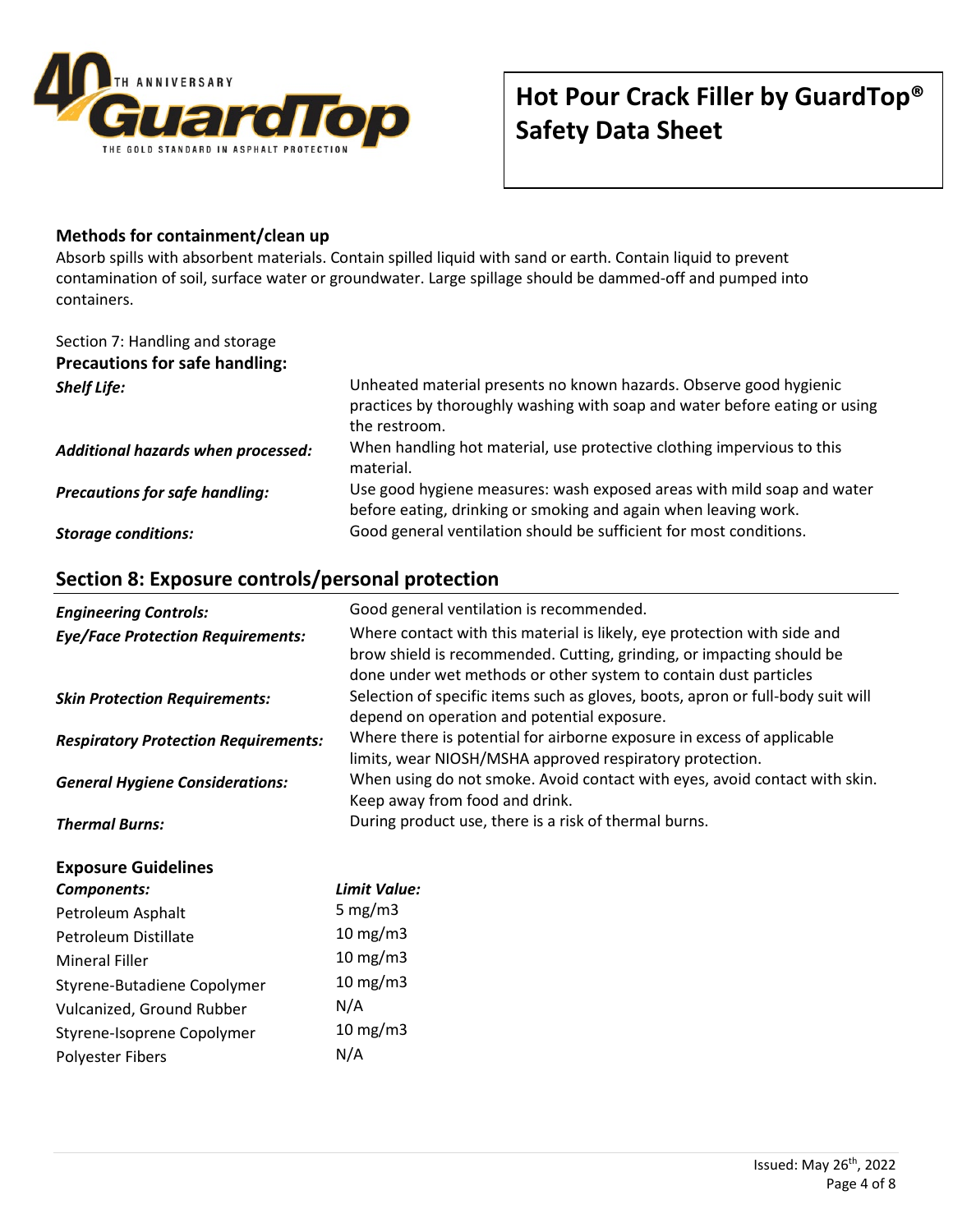

## **Section 9: Physical and chemical properties**

### **Information on basic physical and chemical properties**

| <b>Physical state:</b>     | Solid                          |
|----------------------------|--------------------------------|
| Appearance:                | Brown to Black                 |
| Odor:                      | Asphalt Odor                   |
| pH:                        | N/A                            |
| <b>Melting point:</b>      | 110 degrees C, 230 degrees F   |
| Viscosity:                 | 15-50 Poise                    |
| <b>Specific Gravity:</b>   | $1.10 - 1.30$ (Water=1)        |
| <b>Boiling point:</b>      | >750 degrees F                 |
| <b>Flash point:</b>        | >400 degrees F, >204 degrees C |
| UEL:                       | N/A                            |
| LEL:                       | N/A                            |
| Vapor pressure:            | Not determined                 |
| Solubility:                | Negligible                     |
| <b>Auto-Ignition Temp:</b> | >700 degrees F, >371 degrees C |

## **Section 10: Stability and reactivity**

| <b>Reactivity:</b>                         | Low                                                                                                                                                                                                      |
|--------------------------------------------|----------------------------------------------------------------------------------------------------------------------------------------------------------------------------------------------------------|
| <b>Chemical stability:</b>                 | This compound is stable at ambient conditions.                                                                                                                                                           |
| <b>Possibility of hazardous reactions:</b> | Low                                                                                                                                                                                                      |
| <b>Conditions to avoid:</b>                | Avoid extreme temperatures and oxidizers.                                                                                                                                                                |
| <b>Incompatible materials:</b>             | Avoid contact with oxidizers.                                                                                                                                                                            |
| Hazardous decomposition product:           | Decomposition will not occur if handled and stored properly. Upon<br>decomposition, product emits acrid dense smoke with carbon dioxide,<br>carbon monoxide, trace oxides of nitrogen, sulfur and water. |
| <b>Polymerization:</b>                     | Hazardous polymerization will not occur.                                                                                                                                                                 |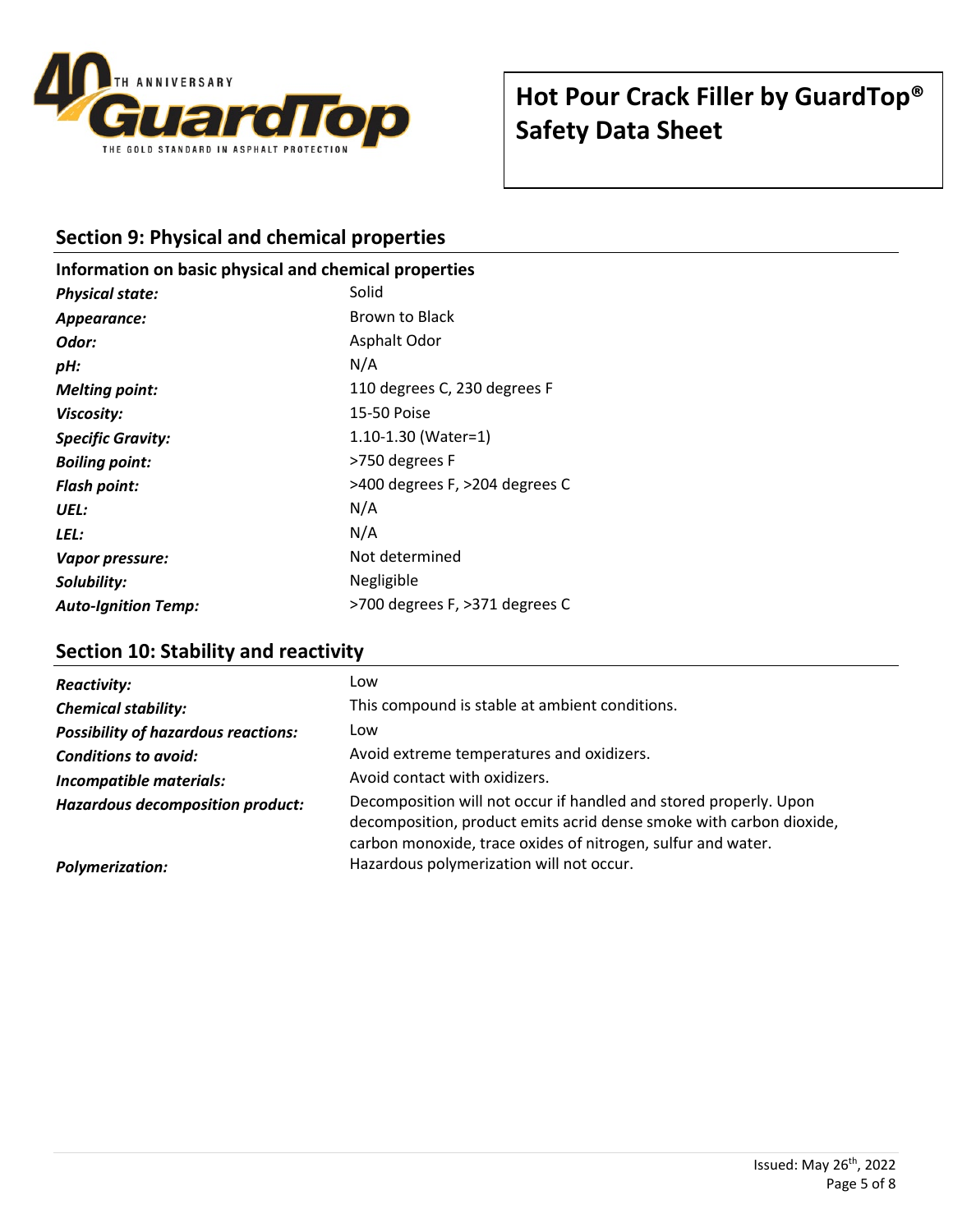

## **Section 11: Toxicological information**

| <b>Skin corrosion:</b><br>Serious eye damage/irritation: | May cause irritation and a rash with prolonged or repeated contact with<br>skin. Chronic exposure may defat skin.<br>Irritating, may injure eye tissue if not removed promptly. Hot material may<br>cause burn to eye. Do not remove cooled material, seek medical attention. |
|----------------------------------------------------------|-------------------------------------------------------------------------------------------------------------------------------------------------------------------------------------------------------------------------------------------------------------------------------|
| <b>Respiratory or skin sensitization:</b>                | Repeated contact may cause skin irritation, prolonged inhalation may cause<br>respiratory tract irritation.                                                                                                                                                                   |
| <b>Germ cell mutagenicity:</b>                           | <b>None</b>                                                                                                                                                                                                                                                                   |
| Carcinogenicity:                                         | IARC has determined Asphalt may be carcinogenic in humans.                                                                                                                                                                                                                    |
| <b>Reproductive toxicity:</b>                            | No data available to indicate mutagenic or genotoxic hazard.                                                                                                                                                                                                                  |
| Specific target organ toxicity                           | Skin and/or respiratory irritation, mild.                                                                                                                                                                                                                                     |
| (single exposure):                                       |                                                                                                                                                                                                                                                                               |
| Specific target organ toxicity<br>(repeated exposure):   | Skin, respiratory.                                                                                                                                                                                                                                                            |
| <b>Aspiration hazard:</b>                                | Respiratory distress as a result of aspiration.                                                                                                                                                                                                                               |
| Symptoms/injuries after inhalation:                      | Respiratory tract irritation, cough, chest discomfort.                                                                                                                                                                                                                        |
| Symptoms/injuries after eye contact:                     | Eye tearing, irritation. Burns if contact made with heated material.                                                                                                                                                                                                          |
| Symptoms/injuries after ingestion:                       | Harmful if swallowed, irritating to mouth, throat and stomach.                                                                                                                                                                                                                |

# **Section 12: Ecological information**

#### **Environmental Hazards**

This material should be prevented from uncontrolled applications to soil or earth. This material should be prevented from entering storm water, sewage drainage systems and bodies of water.

## **Section 13: Disposal considerations**

| <b>Waste Disposal:</b>         | This product, as supplied, when discarded or disposed of, may be a<br>hazardous waste according to federal regulations (40 CFR 261). Under the<br>Resource Conservation and Recovery Act (RCRA), it is the responsibility of<br>the user of the product to determine whether the material is a hazardous<br>waste subject to RCRA. Treat or dispose of waste material in accordance<br>with all local, state/provincial and national requirements. Avoid disposal<br>into wastewater treatment facilities. |
|--------------------------------|------------------------------------------------------------------------------------------------------------------------------------------------------------------------------------------------------------------------------------------------------------------------------------------------------------------------------------------------------------------------------------------------------------------------------------------------------------------------------------------------------------|
| <b>Contaminated Materials:</b> | Treat as product waste.                                                                                                                                                                                                                                                                                                                                                                                                                                                                                    |
| <b>Container Disposal:</b>     | Unclean, empty containers should be disposed of in the same manner as<br>the contents.                                                                                                                                                                                                                                                                                                                                                                                                                     |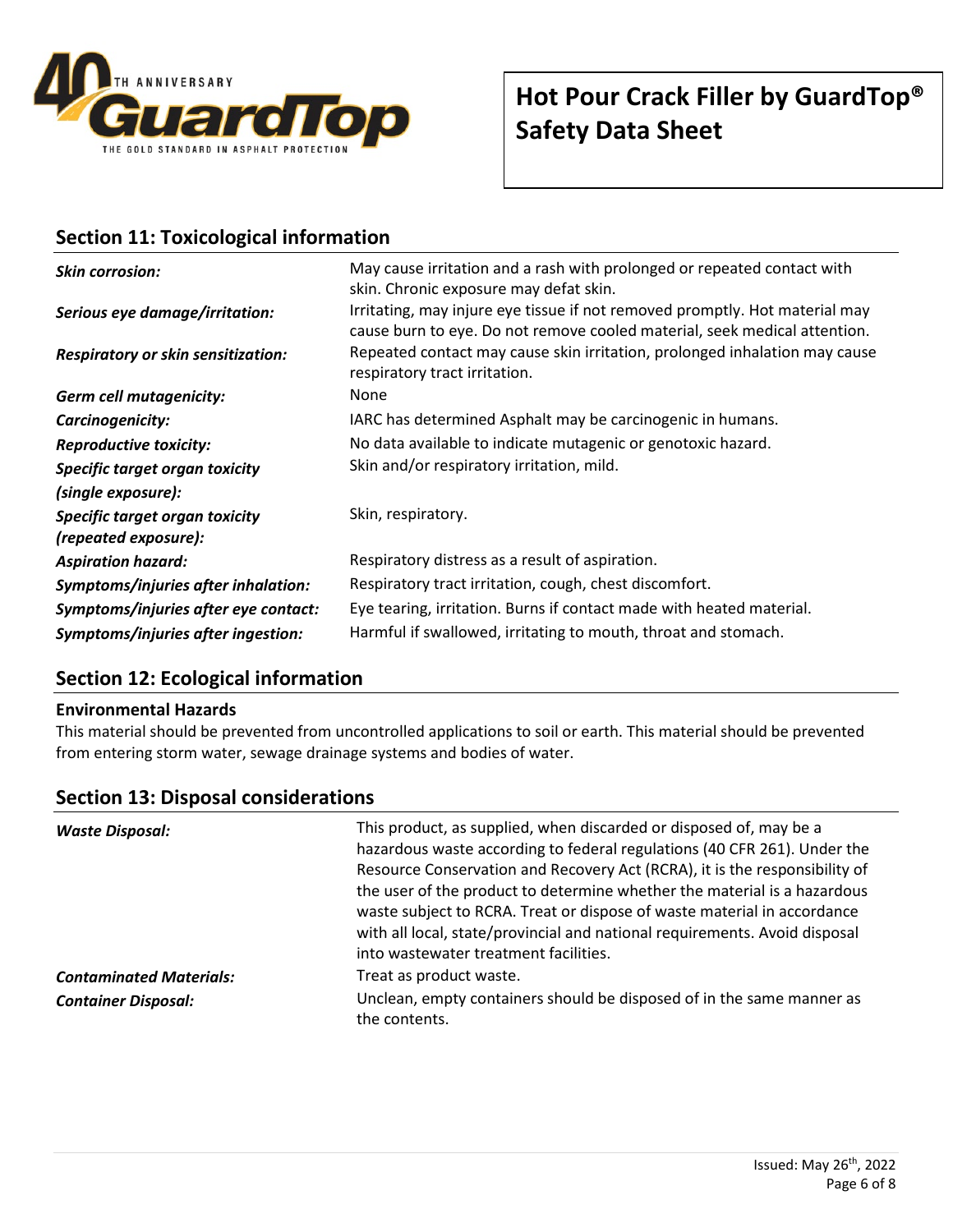

## **Section 14: Transport information**

| <b>Product Label:</b>     | <b>Guard Top Crack Filler</b>                                                                                                           |
|---------------------------|-----------------------------------------------------------------------------------------------------------------------------------------|
| <b>UN Number:</b>         | Non-hazardous, no UN number when cool. When heated, ship as Elevated<br>Temperature Liquid, N.O.S. (Asphalt), UN 3257, PG III, Class 9. |
| <b>DOT Shipping Name:</b> | Non Regulated, Water Based Asphalt Emulsion                                                                                             |
| <b>DOT Hazard Class:</b>  | Non-Hazardous unless heated.                                                                                                            |
| IATA:                     | Non-hazardous, elevated temperature material not permitted for transport.                                                               |
| IMDG:                     | Non-hazardous                                                                                                                           |

## **Section 15: Regulatory information**

| <b>EEC Symbols and Indications of Danger:</b><br><b>R-Phrases:</b> | Irritant (Xi)<br>R36/37/38 – Irritating to eyes, respiratory system and skin                                                                                                                                                            |
|--------------------------------------------------------------------|-----------------------------------------------------------------------------------------------------------------------------------------------------------------------------------------------------------------------------------------|
| <b>WHMIS Hazard Symbols:</b>                                       | Class D - Irritant                                                                                                                                                                                                                      |
| <b>CERCLA Hazardous Substances:</b>                                | No listing, this material in its solid form is not a hazardous substance and<br>does not have a reportable quantity. However, if spilled in liquid form into<br>the waters of the U.S., it may be reportable under the Clean Water Act. |
| <b>California Proposition 65:</b>                                  | This product contains one or more chemicals known to the State of<br>California to cause cancer and/or reproductive harm.                                                                                                               |
| Sara Title II - Section 313:                                       | There are no known ingredients subject to reporting. If heated there are<br>immediate and chronic health hazards.                                                                                                                       |
| <b>TSCA Inventory Status:</b>                                      | All ingredients of this product are listed.                                                                                                                                                                                             |
| <b>State Regulations:</b>                                          | The following chemicals are known to be specifically listed by individual<br>states. For details on each state requirement, contact the appropriate state<br>agency.                                                                    |
| Pennsylvania:                                                      | Right-to-Know (Asphalt Fumes)                                                                                                                                                                                                           |
| Rhode Island:                                                      | Hazardous Substances List (Asphalt Fumes)                                                                                                                                                                                               |
| Florida:                                                           | Hazardous Substances List (Asphalt Fumes)                                                                                                                                                                                               |
| Minnesota:                                                         | Right-to-Know (Asphalt Fumes)                                                                                                                                                                                                           |
| Massachusetts:                                                     | Right-to-Know (Asphalt Fumes, Mineral Oil, Petroleum Distillates including<br>heavy Naphthenic.                                                                                                                                         |
| New Jersey:                                                        | Right-to-Know (Asphalt Fumes)                                                                                                                                                                                                           |
| Texas:                                                             | Air Contaminants Screening Level                                                                                                                                                                                                        |
| Illinois:                                                          | Toxic Substance Disclosure to Employees List                                                                                                                                                                                            |
| California State:                                                  | Superfund Hazardous Substance                                                                                                                                                                                                           |
| <b>California Prop 65:</b>                                         | Carcinogens or Reproductive Toxins List: Asphalt fumes of distillates                                                                                                                                                                   |